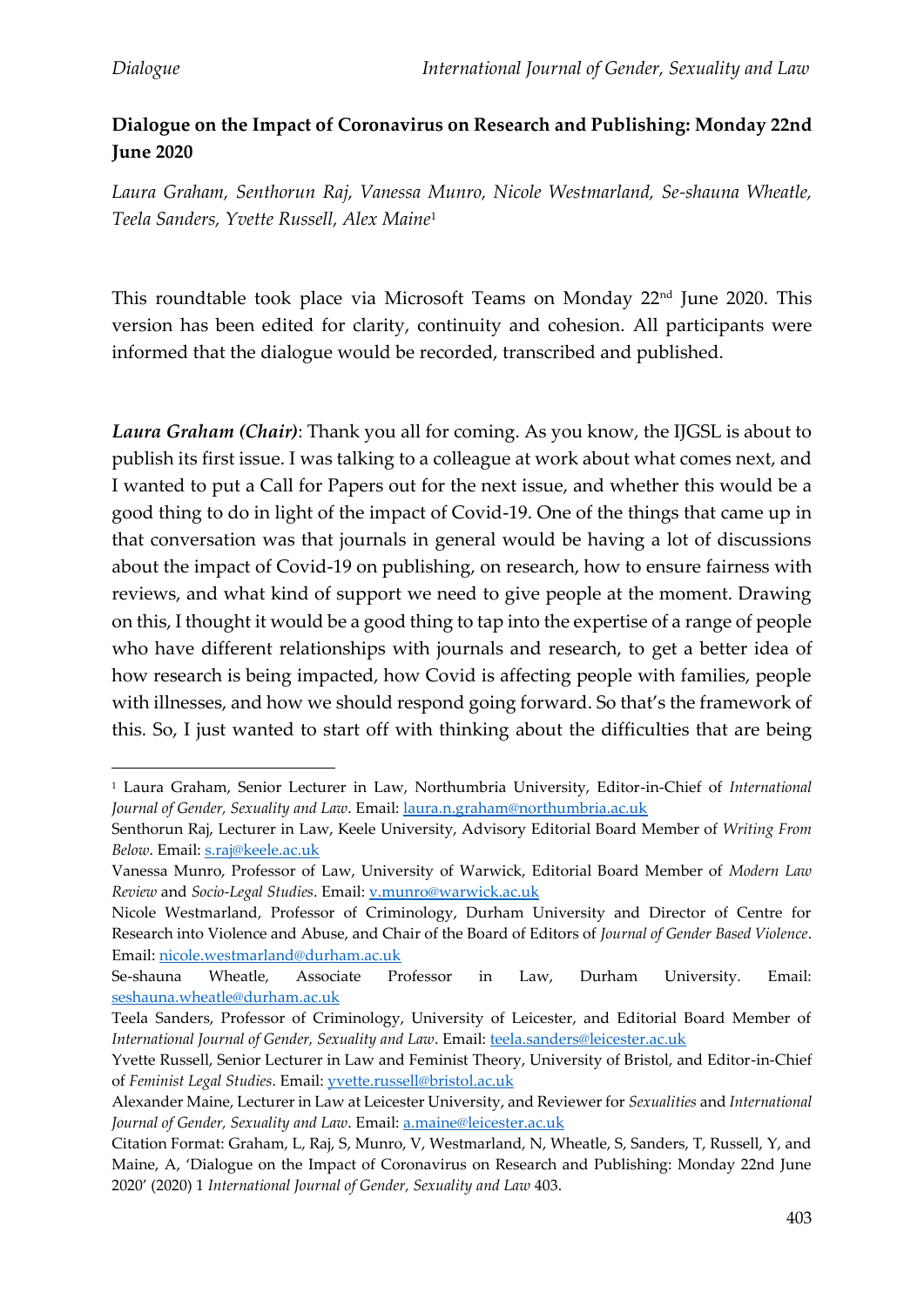faced – drawing on our own experiences and those we are aware of from being involved with journals.

*Vanessa Munro*: I think that one of the things I am most mindful of is how diverse people's experiences are in the current context. So I'm sitting here home-schooling a 6 year old and an 8 year old and shielding a partner and trying to hold down a job, and that's tough. And your assumption might be that people who don't have those caregiving responsibilities and aren't doing that juggle are having this kind of wonderful research moment in their lives where they can be getting on with lots of things. But people have a really wide range of experiences. I think there's two aspects to it: there's a capacity aspect and then there's a motivation or being in the right mindset aspect. Whether or not you have care-giving responsibilities or other demands on your time, it's a very stressful and unnerving time for a lot of people. Even in those moments when I have time to do some research, it's often very difficult to get my head in a space to do it, and I imagine that might be an experience a lot of people are having that don't necessarily have the same time restraints.

The other thing I'm especially conscious of in this context is the way in which Covid is likely to impact differentially on different types of research. So you have funders that are still running grant and fellowship competitions during this period. And on the one hand, I think that's good because internal funding for research is being cut drastically across the sector, but on the other hand, there are certain cohorts of people who are likely to be better able to take advantages of that in this moment, and there are also certain types of scholarship that it is going to be easier to do - or put together a robust funding proposal for - in our current circumstances. This is just my experience, I've certainly not tested it empirically, but I do suspect that women tend to be doing proportionately more of the socio-legal, empirical, ethnographic fieldwork types of research that are going to be much harder in the current context. So it seems to me that there is a risk of a kind of 'double-whammy' impact.

*Laura Graham*: Those are really important points. If we pick up on different experiences first and then move on to the different types of research, I think those are both really important things to discuss. Something that struck me was that I've been extremely aware, when thinking about lots of different parts of my job where I ask people to do things, about child-care responsibilities. I don't have child-care responsibilities but I have found this time extremely difficult, particularly in the first month, when both myself and my partner had Covid-19. Coming out of that, my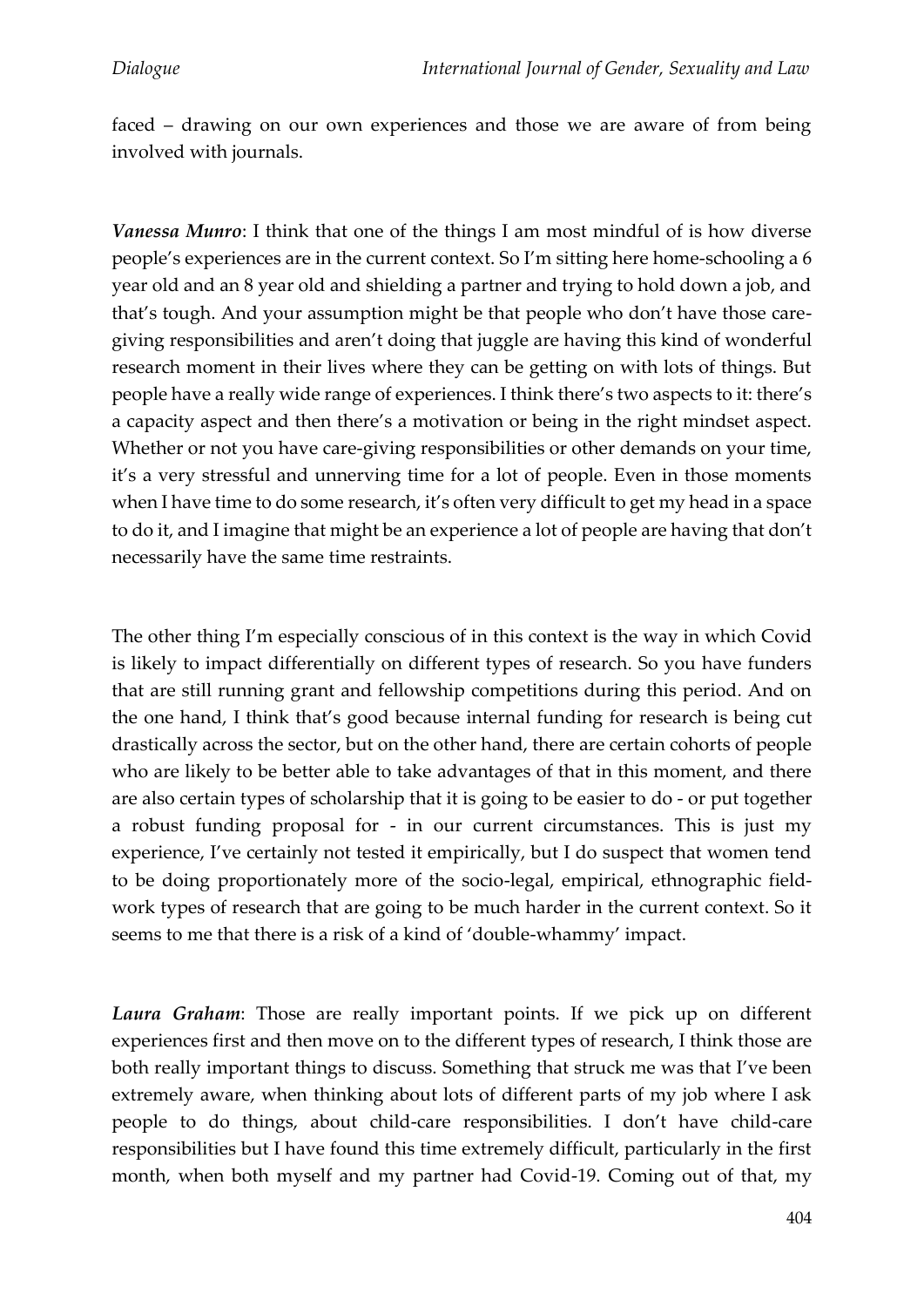ongoing mental health difficulties have impacted me. My experience has been that these concerns are not as clearly taken into account in expectations. Are other people finding that the issues around headspace and mental health are getting much focus from their universities?

*Teela Sanders*: Alex and I are at the same institution so we might have different takes on this, but I think our resounding messages from the executive board are about mental health and physical safety, and ensuring people feel safe and are safe, particularly when thinking about reopening campus in the longer term. So I think there is a lot of prioritising of that. What I haven't seen is how that turns into practical assistance. That is something we're going to have to see how that is dealt with in the long-term. Obviously, there are very practical issues about engaging back with the physical space and what that means for people, and how that works with people's personal health, holistic health, as well as their career priorities. Covid will inevitably have an impact on people's careers even though, institutionally, there is a concern to make sure that doesn't happen. So, I think ultimately, it's a long-term game in terms of how universities and institutions manage workplaces, manage workloads, manage expectations for people across the different career paths. While there are immediate concerns to be dealt with, it's more the longer-term impacts that we might be seeing.

*Alex Maine*: I think relating to that as well, as an ECR, who is on probation, I'm only at the start of my probation, and they have been clear that people on probation won't be at a detriment because of this. They've said they'll take into account that people are going through this, so it is heartening knowing that. But there's still that idea that publishing is such a difficult process and a long-term process that things are being irrevocably delayed which might be quite worrying for people.

*Teela Sanders*: Obviously there are implications for REF, maybe post-REF there are implications. I'm not sure many people are in a post-REF mindset. But going forward, if there is such a strong link between publications and auditing, which ultimately means about performance and progression as well, then those longer term impacts of Covid might play out through spaces like journals, book publishing, contracts, as well as grant funding and monetary income. So there is a long-term view to be had, and having this conversation in a couple of years might be interesting as well.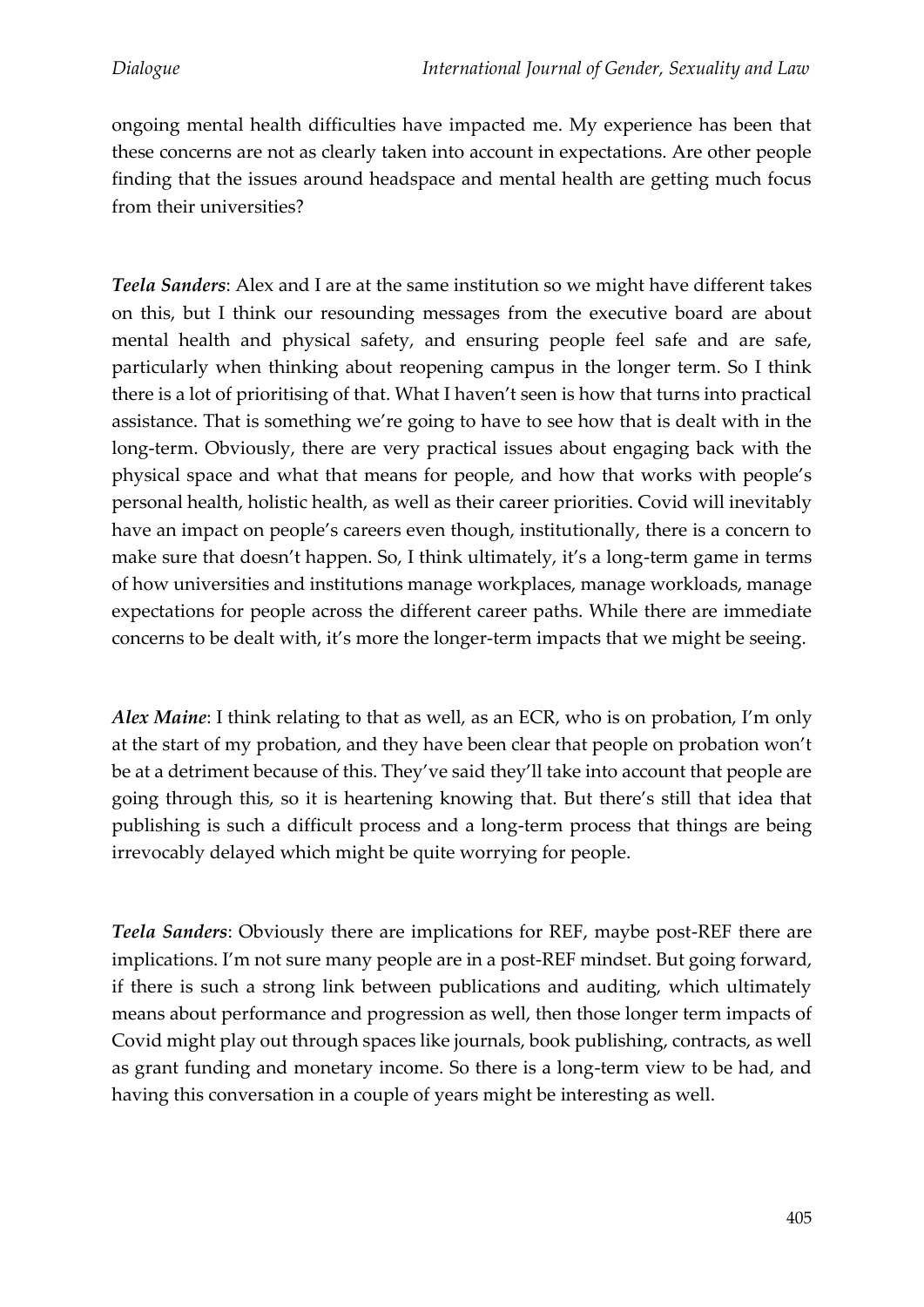*Laura Graham*: Another thing to think about, obviously, for people with children, is going into September and there being so much uncertainty there. We need to think about how we respond to this in the next year or so in terms of childcare responsibilities when it's unclear how schools are going to open. Nicole, having children, do you have any thoughts on that?

*Nicole Westmarland*: Yeah, I'd partly echo what Vanessa said about individual circumstances versus ability to work are really really complex. The thing about having children (and I'm a single parent with no second parent so there isn't even the respite of them going somewhere else for two days a week), that's something that is quite clearly visible in your face, which you can see in a meeting, if there are children, or I'm preparing dinner, that you can't see with other things. I get quite a lot anyway the question of 'how do you do it? How do you manage? How do you cope'. I get that quite a lot anyway in normal times. I know it's well-meaning but I get a bit sick of it in the best of times and even more so now. Having lived through infertility for a long time, I know that not having children when you really want them, so, for example, being single or being alone without children because you can't have them, is a really horrible situation. So, while it's difficult to have children, it's also very difficult to not have children if you want them. Having children is at least a physical thing so people can see it and know that it's there, while some of the other things might be a bit more invisible that people are struggling with. I have to be careful as a senior academic to let people know that they can still come to me, especially single people without children who aren't shielding, who might otherwise be seen as having the life that other people might want. I need to be really open and make sure that people feel that they can still come to me and that they're not putting something else onto me. People have come to me, so I hope I'm doing an ok job at that. Kids also drive you forward. While they're difficult to get things done, they do get you up every day, and you do have to go to bed because they're going to wake you up. So, in a way, they're both a disruption in that you can't obsess for 23 hours of the day to find the latest Covid-19 stats for your area (although I do spend quite a few hours a day doing that) but they drive you forward in that way. It's incredibly difficult to look at the implications of Covid on equalities-type work and submissions to journals, but it's raised the question of how we deal with these issues of how we deal with these types of inequalities anyway within applications, within job applications, within promotions. I'm sure we all have lines in our documents about the things we want to be taken into consideration, but then actually how they're actually taken into consideration is quite vague. It will differ from university to university, but also panel to panel, as well depending on who's looking at them. It's made me wonder whether we need to try and quantify some of this, so if you are on maternity leave, what does that actually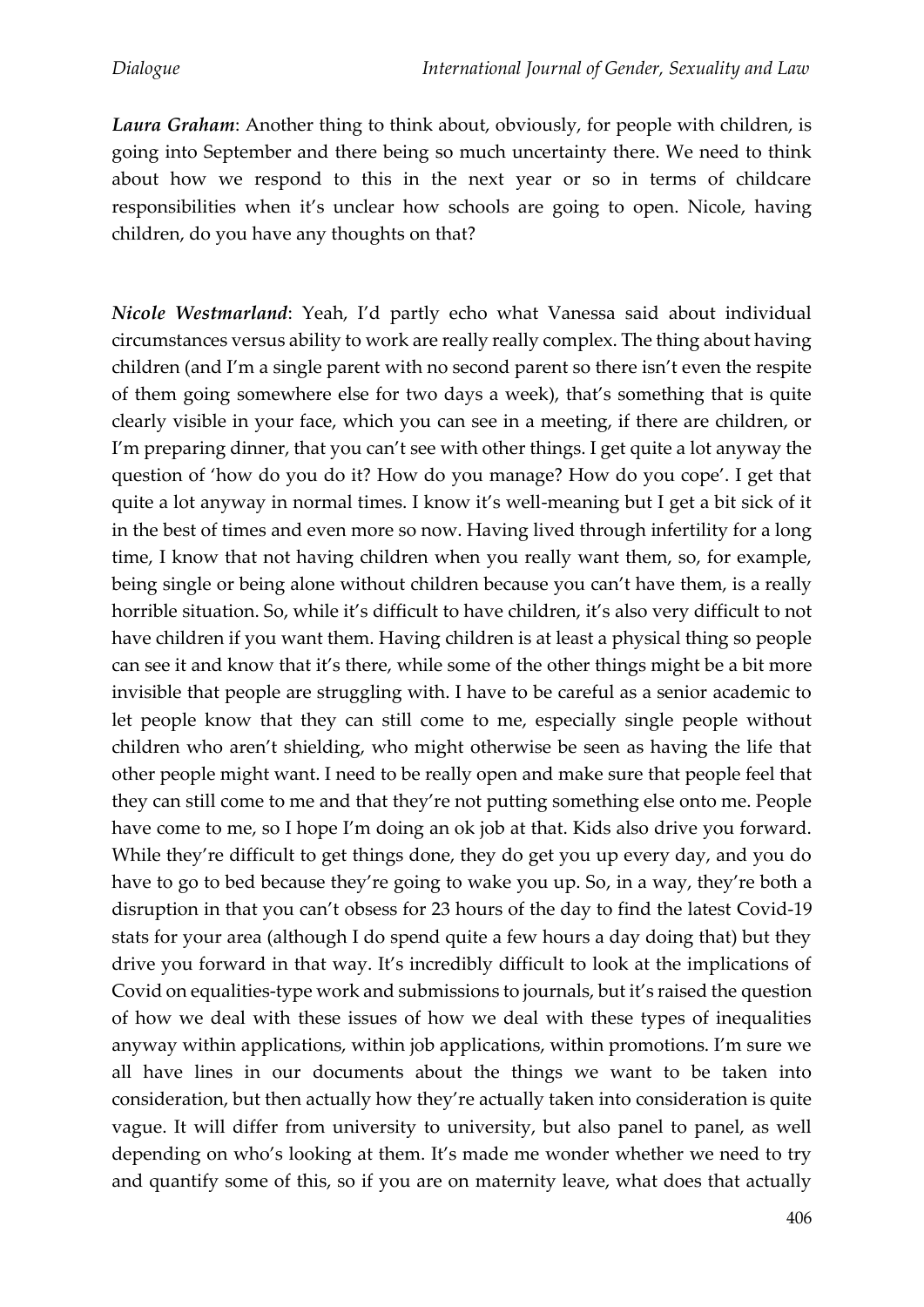look like in terms of missed opportunities. There's no doubt it has a trickle-down effect – if you look at who becomes Vice-Chancellors, it's not single parents, because you haven't had the opportunity to build up that kind of management of really large sums of money, etc. which is a big part of the workload of Vice Chancellors these days. In terms of schools, I haven't got a clue what's happening, and what will be my availability next year.

*Laura Graham*: You've brought up some really important things there about how we do manage this practically. You said from a senior position, how you manage it, but for more junior people here, what are we looking for from senior people? Does any other ECR here want to consider that? Another point – I'm probably guilty of trying not to ask people who I know have a lot on to take on more work, but then maybe I'm restricting opportunities. So, we perhaps need to think about, on a practical level, how to manage this, rather than just paying lip service to it. Does anyone have any thoughts on that they would like to bring in?

*Senthorun Raj*: I was thinking about this quite recently. I've been working on an edited collection with a colleague of mine in Bristol and one thing that has become quite clear is that the pandemic hasn't shifted the problematic tone in some people's reviews of your work. So I think an ongoing issue for junior academics in particular, and academics more generally, is the quality of constructive criticism and feedback. Sometimes the responses you get are a couple of lines that excoriate your work and can be quite dismissive, which can be really demoralising, especially if you don't have the same sorts of experience and connections that other academics may have to deal with those sort of pushbacks. This isn't just based on my own experience, it's something I've discussed with other junior colleagues. We learn how to teach as part of our employment, because as PhD scholars and academics we're not taught pedagogical skills when we study as such. So one thing that comes to mind in relation to peer review is how do you cultivate the ability to give critical feedback, which is very important, in a generous, empathetic, and constructive way. I think that's an important issue – everyone makes jokes about Reviewer Two – but I think we can use this moment to think about how we relate to one another, and particularly one another's work, in ways that are generous and constructive rather than dismissive or tokenising or caricaturing.

*Se-shauna Wheatle*: I've got so many thoughts because of all the interesting things people have said. One thing I'm thinking about is that because of a crisis like this, and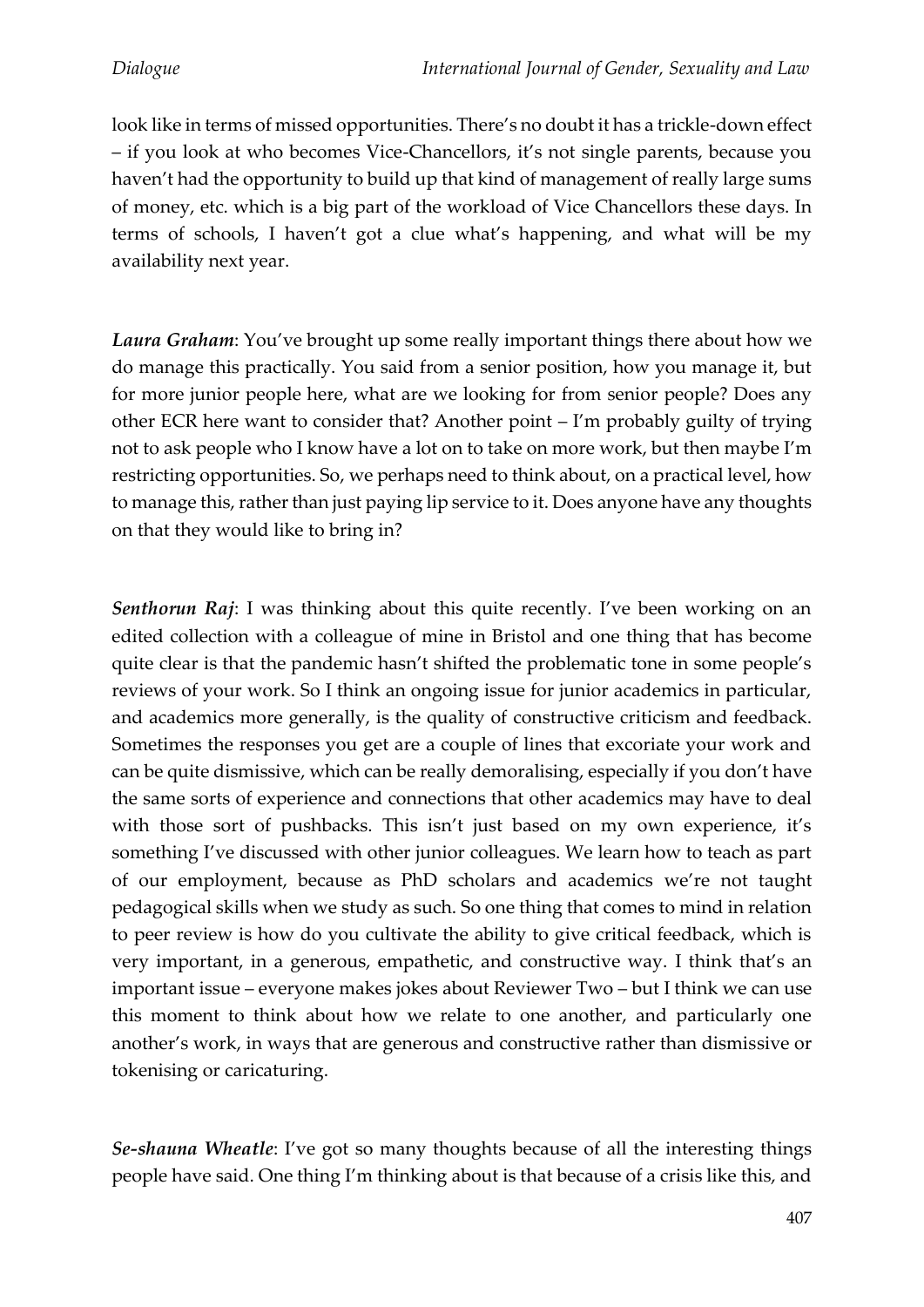the resounding financial effects it will have on universities, is that it exacerbates all the power differentials that already exist in academia. That could potentially have some negative effects. For one thing, being disempowered or feeling disempowered within an institution means that you don't feel as able or as equipped to voice some of the concerns that you might have, to feed back some of the difficulties you might be facing in the situation. The other thing that worries me about what the future means is that we've been talking about some of these issues for a while, and beginning to confront some of these issues in academia, for instance around feedback and how to deal with reviewer 2, how to manage mental illness and caring responsibilities within academia. I'm worried that the effects of the Covid crisis will set so much of that work back because emphasis will be placed so much on economics and short-term views of economics, and short-term views of what is best for the universities. That is one of the anxieties I have about this crisis and I'm not sure how we confront all of that, either individually or within our institutions, or as a collective within academia.

*Laura Graham*: I've been thinking about that too. If we look at this year, it's not just been Covid, there's been other upheaval everywhere. The fires in Australia, the BLM protests, can impact people beyond just Covid, but as you say this brings to a point and highlights some of the key issues that people are having with academia more broadly. If we can go back to one of Vanessa's points from earlier about different types of research. How are people managing to do different types of research? Is anything empirical just stopped?

*Vanessa Munro*: To follow up on what Se-shauna said as well, I totally agree that what's happened over the past while amplifies a whole set of existing inequalities. But the naturally sunny-dispositioned part of me hopes that it might also create moments where, because those inequalities are even more visible and dramatic, we can think more candidly and creatively about what we can do to improve our processes within Universities. So, for example, when we don't have as much money to fund research internally, how do we mitigate the impact of budget cuts to make sure that ECRs get most benefit, because we know it is their career progression that is otherwise going to be most seriously impacted. Or, we know we won't all be physically on campus floating around the building, so how can we improve our mentoring procedures – we can't just assume that if someone wants a chat they can find us in the corridor, so we have to be more proactive than that.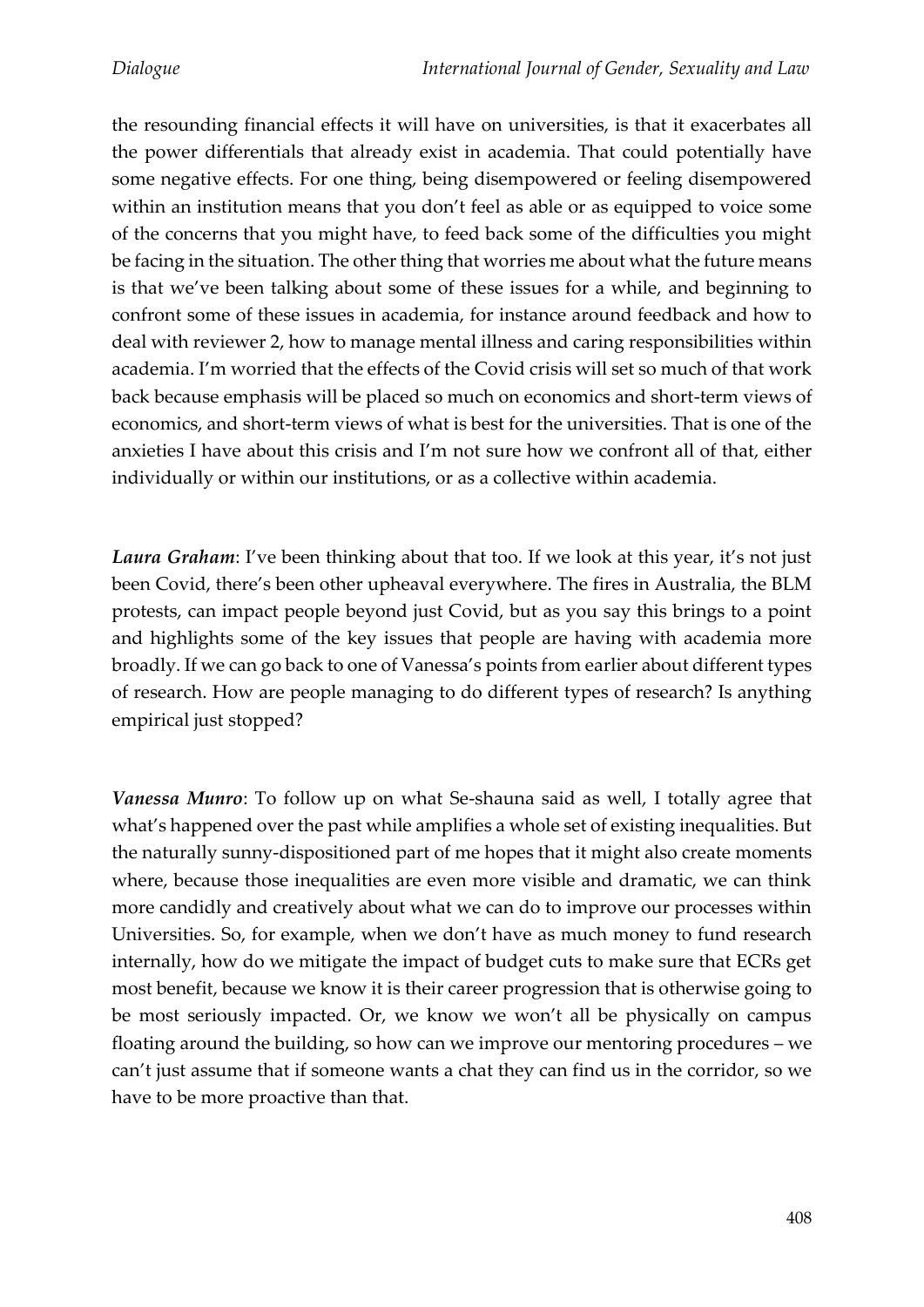So in my more positive days I think there are some potentially good things that can come in the longer term. On empirical work, though, it's definitely tricky, and especially for PhD students. I mean, in a sense, people who are in post have slightly more opportunity to say 'you know, I was working on that project, but I need to change the methodology or even I can't progress it just now and l just need to shelve it and come back to it in 6 month's or a year's time'. That's the way things work sometimes. But for PhD students, this is a really difficult moment because there are a number of them who had a plan or a trajectory of work that they just cannot now do, so they're cobbling together alternative methodologies, which is really stressful; and not all of them are benefitting at this stage from the reassurance of funded extensions that would alleviate that stress a bit.

*Nicole Westmarland*: Particularly Participatory Action Research, that type of research that you're relying on close working relationships with other participants to help to design the study, I think that has been hit the hardest out of all the methods.

*Laura Graham*: One of the reasons I thought to have this conversation, especially with this journal, is that a lot of gender and sexuality research does employ those methods, and also, based on my submissions, it's quite a gendered area, so any gendered impact will affect this area as well. Looking at the time, I wonder whether we can move on to think about experiences from journals and what journals can do in response to that. So, those of you involved in journals, do you have any insights about what you've been thinking about or any experiences you're having. Yvette, you're the editor of quite a big journal in the area of gender and the law, is there anything you're learning that's worth mentioning?

*Yvette Russell*: FLS (Feminist Legal Studies) have been working on these types of issues for a long time, in particular in the work that Ruth Fletcher led, and that we've written about in our editorials on wench tactics.<sup>2</sup> This has involved thinking about what it means to be, in Sarah Franklin's words, a 'wench in the works'. What does that mean in terms of feminist publishing and for knowledge production and what demands we can make of institutions and publishers? We've been involved with a feminist collective that's led by *Feminist Review* and includes the journals *Sociological* 

<sup>2</sup> Fletcher, Ruth, Diamond Ashiagbor, Nicola Barker, Katie Cruz, Nadine El-Enany, Emily Grabham, Sarah Keenan, Ambreena Manji, Julie McCandless, Sheelagh McGuinness, Sara Ramshaw, Yvette Russell, Harriet Samuels, Ann Stewart, and Dania Thomas. 'Wench Tactics? Openings in Conditions of Closure' (2017) 25(1) *Feminist Legal Studies* 1-23.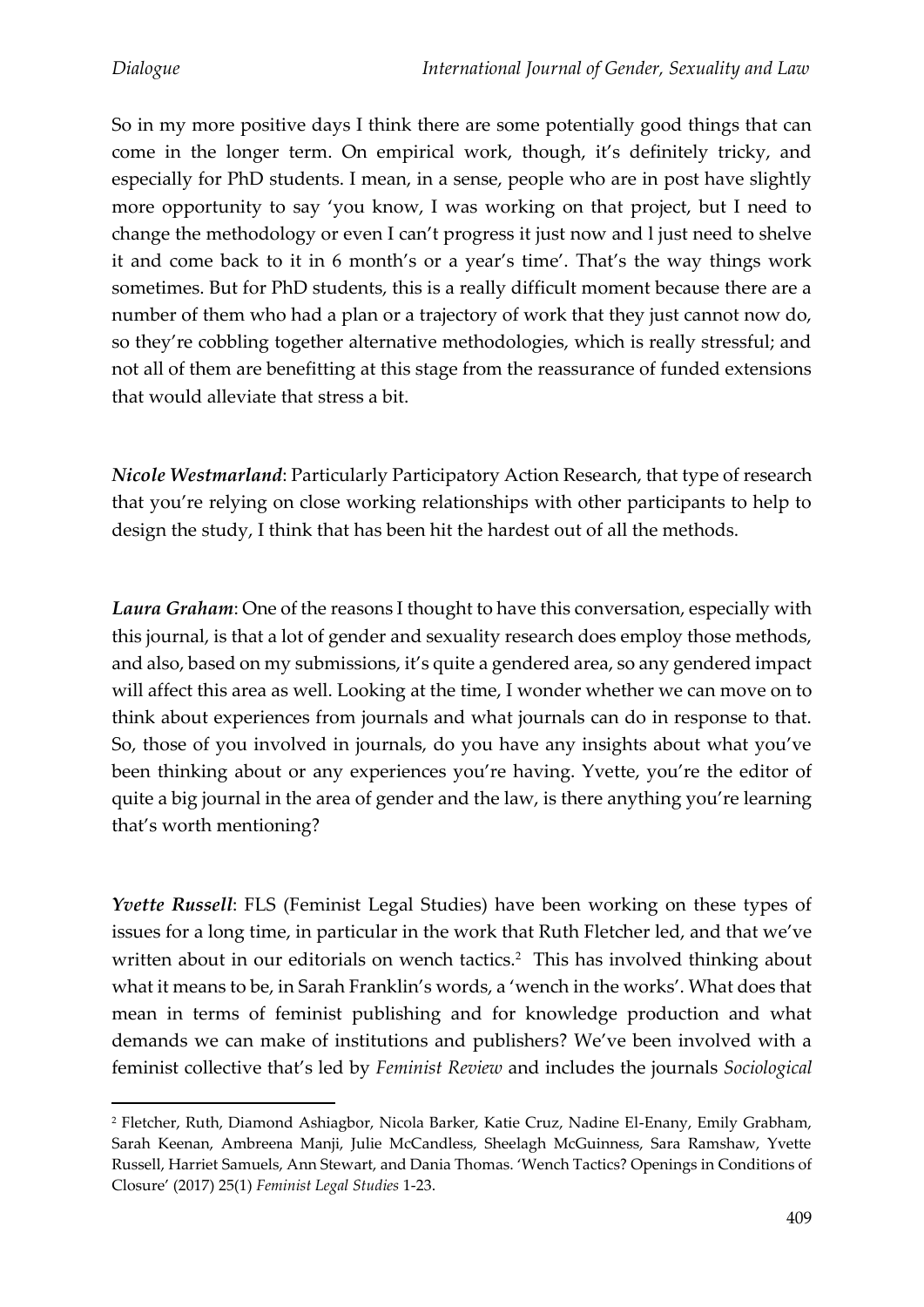*Review* and *Feminist Theory* who are preparing a collaborative statement for release about what sort of things we want to prioritise in terms of the political economy of publishing, re-evaluating scholarly publishing and communications, and a lot of the things we've been talking about today.<sup>3</sup> This includes how we might go forward thinking about sustainable and collective publishing and building new collaborative structures and infrastructures. One thing that's very useful and I don't know if people have read it before, is a paper published by a group of feminist geographers in 2015, where they're arguing for something called slow scholarship.<sup>4</sup> We have been thinking about this in terms of wench tactics, so thinking what does it mean to do slow scholarship, to call into question the temporalities of publishing. What would an aesthetic that slows the university down and engages with imagining a sort of pluriversity that is open to epistemic diversity? What would that mean and what would it look like, and how can we contribute to that in terms of publishing? At the heart of a lot of these discussions is, of course, the political economy of the neo-liberal university. We as editors are implicated in the publishing hamster wheel, but we do have a real opportunity to be a wench in the works, to slow down this process and think about generative knowing practices in a different way. We might think about different modalities of time, for example, to think about repair, recycling, improvisation as scholarly and political goals. So that's something that we're interested in and actively pursuing in our editorial work, our collaborative work with other journals, and going forward in different funding bids as well.

*Laura Graham*: Thanks, Yvette. Some really important discussions there, and brilliant you've been having them for such a long time. Are there any practical tips you could make to other journals to put those discussions into practice for reviewers, editors, authors, and everyone involved in the journals?

*Yvette Russell*: In the wench tactics editorial, Ruth talks a lot about how we went about negotiating with our publisher using these wench tactics to leverage a slowing down of the pace of the schedule and get more resources to support our practice. So, there are ways we can think about what leverage means, and the collaboration

<sup>&</sup>lt;sup>3</sup> A Collective of Feminist and Social Justice Editors, 'After Open Access', 15 July 2020, available at: <https://criticallegalthinking.com/2020/07/15/after-open-access/> (last accessed 05 August 2020).

<sup>4</sup> Mountz, Alison, Anne Bonds, Becky Mansfield, Jenna Loyd, Jennifer Hyndman, Margaret Walton-Roberts, Ranu Basu et al. "For slow scholarship: A feminist politics of resistance through collective action in the neoliberal university." *ACME: An International Journal for Critical Geographies* 14, no. 4 (2015): 1235-1259.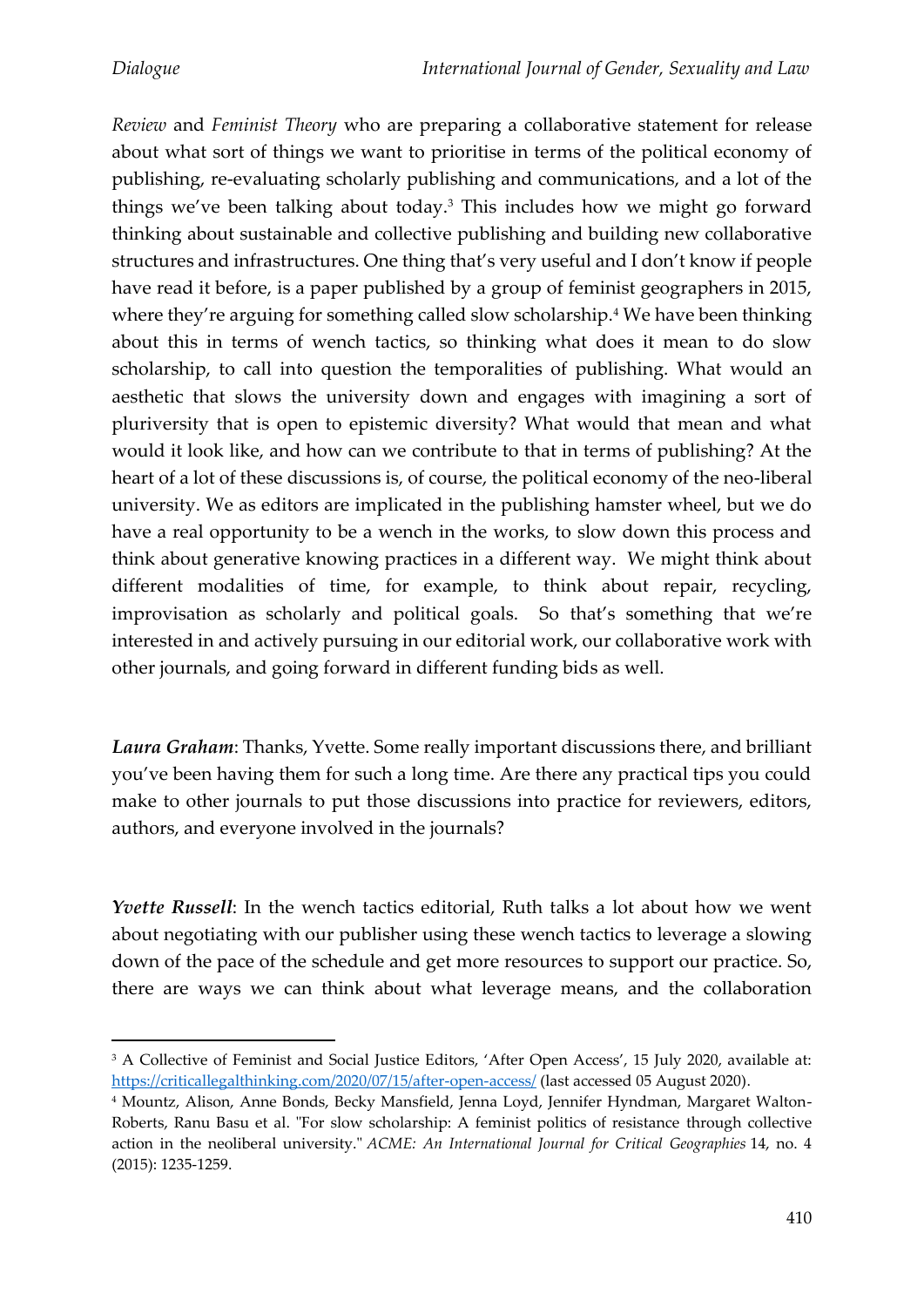between different journals is really fruitful. We have to also think very carefully about what the future of publishing is, and think critically about things like open access, which is really quite problematic in itself. The prospect of what comes after open access is quite exciting; could we generate a platform for ourselves to publish from? This could enable us to design a new political economy of publishing. My view is that we can be quite radical in the way that we think about things, but at the same time being strategic, and leveraging our feminist activism when we can. I think that's what we have tried to do at FLS anyway.

*Laura Graham*: I'm actually in a good position with this journal, as it's an open access journal on a Northumbria platform, so I have a lot of control over when things go up.

*Yvette Russell*: That's great and I think that's the future. If we look at what is happening in Global South publishing, it's attached to an institution and it works from there. The problem we face at FLS is access to our archive, which our publisher owns.

*Teela Sanders*: These are all really important issues long-term in terms of how journals, publishing and open access are going to have a major impact on individuals' careers going forward, particularly in realtion to REF. If journals do nothing and accept the status quo, then all the inequalities we've talked about – for instance, the gender pay gap, the lack of BAME members of staff – all these structural issues will only get worse because of what we're going through now. So there's a real onus on people involved to have a look at what's coming through and trying to mitigate in their own journals to prevent the status quo carrying on. If that means proactively having quotas for ECRs, or women, then the onus is on the journal to proactively intersect and engage with the structural inequalities. There are so many power relationships going on in relation to profit made by publishing houses which really contradict the principles around the production of knowledge and who gets to see that knowledge, particularly in relation to the Global South, and Covid has shone a light on these specific issues that we see every day as researchers, and are most likely why we entered the profession in the first place. Covid might be that pivotal moment where things are focused on in a positive way.

*Yvette Russell*: Coming back to Nicole and Laura's discussions, we have to take our own responsibility for calling into question the political economy of the university that's foisted on to us. This is a tension for FLS – we want to call that into question,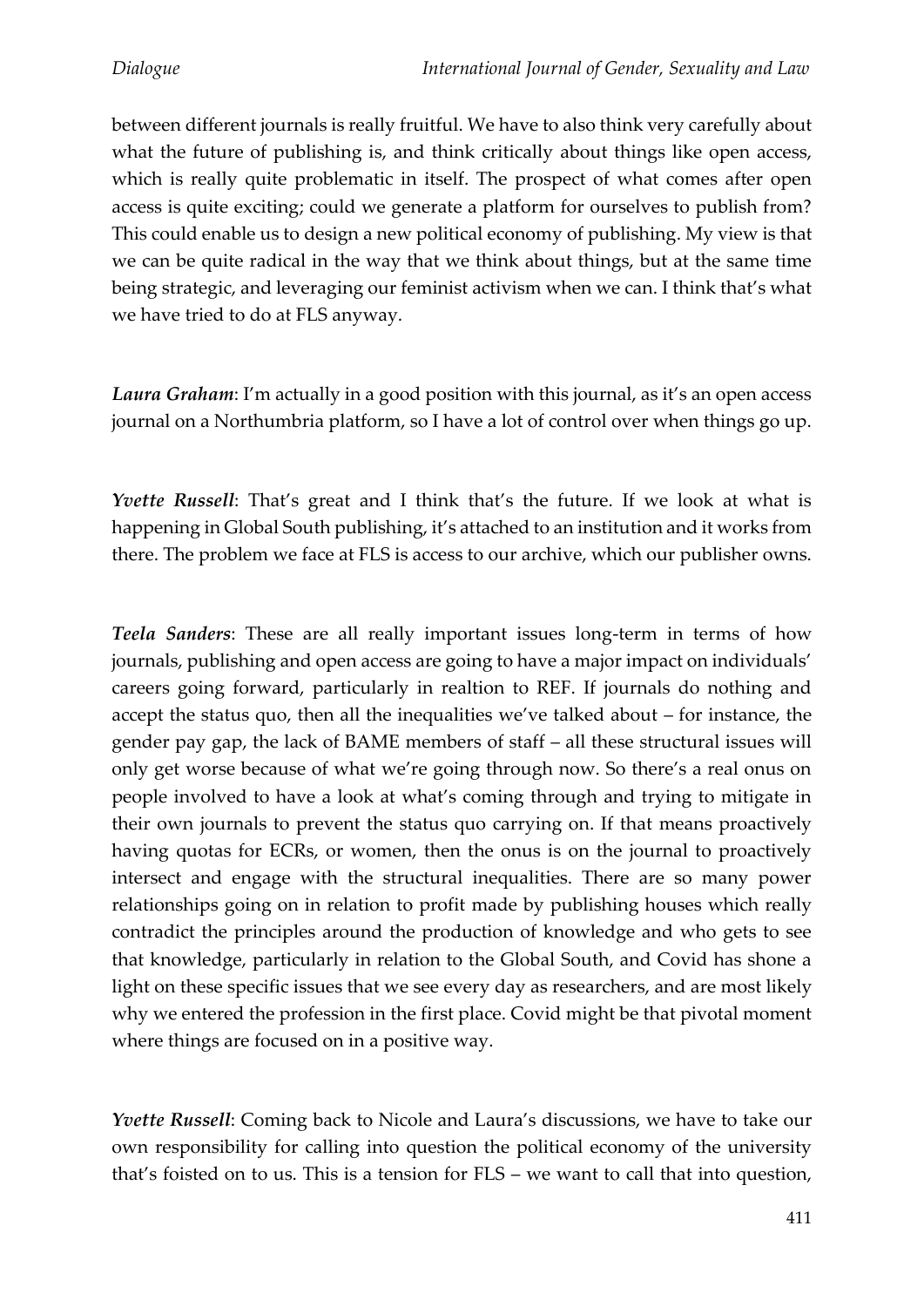but we also want to be a platform through which scholars can publish in a really good journal which has a really good impact factor, and it's a case of balancing these things. I do have a sense of wanting to model slow scholarship, and to think about what that means in my job, to take that forward, and implement those types of changes.

*Vanessa Munro*: Thinking about the practical things that journals can do, obviously one thing is paying close attention to who is submitting to you and who is getting published with you – but it has to be about more than just gathering that information: once you have it, what are you going to do about it? And I suppose this is one of the reasons that I have some optimism about the ways in which concern about the impact of Covid can prompt action in response to underlying disparities too. So, at the Modern Law Review, for example, where I sit on the board, we've been tracking submission data which showed that we receive more submissions from men than women. And concern about the ways in which that could become an even greater disparity as a result of Covid prompted us to think about what practically we could do. I mean, we didn't want to put pressure on people already under pressure by just saying, 'well that's easy, just encourage submissions by women', as though it's as simple as that. But one of the things we did earlier this month was run a zoom session about submitting to the MLR specifically for female academics, to try to give some information and tips but also start a conversation about what might be preventing submissions. The three of us that devised the session initially had a lengthy conversation about whether people would be interested, would they even sign up, but we decided to put it on and see what happened. We had about 215 people sign up, from a range of countries and across all career stages. We recorded it and put it on the MLR website too and it's now had hundreds of views. So one of the pros about the really difficult situation we're in is that you can reach out in different ways to a much wider audience. And of course it is too early to say whether, or how much, that will translate into shifting the gender balance of submissions, but I think it is important – and this was something that we got specific feedback on from people who took part – for a general journal like the MLR to say, look we care about this issue and we want to start a dialogue about what more we can do as a journal.

*Nicole Westmarland*: At the Journal of Gender Based Violence, I recently chaired my first editorial board, and it had to be done electronically because nobody could travel. But in getting to the stage of scheduling the meeting, we probably spent more time trying to find a time when we could meet and I could get child care for anyway. I think in terms of positives, that would have been an extremely expensive trip. I probably get 3 nights away from my kids a year, and it would be good if I could use one of those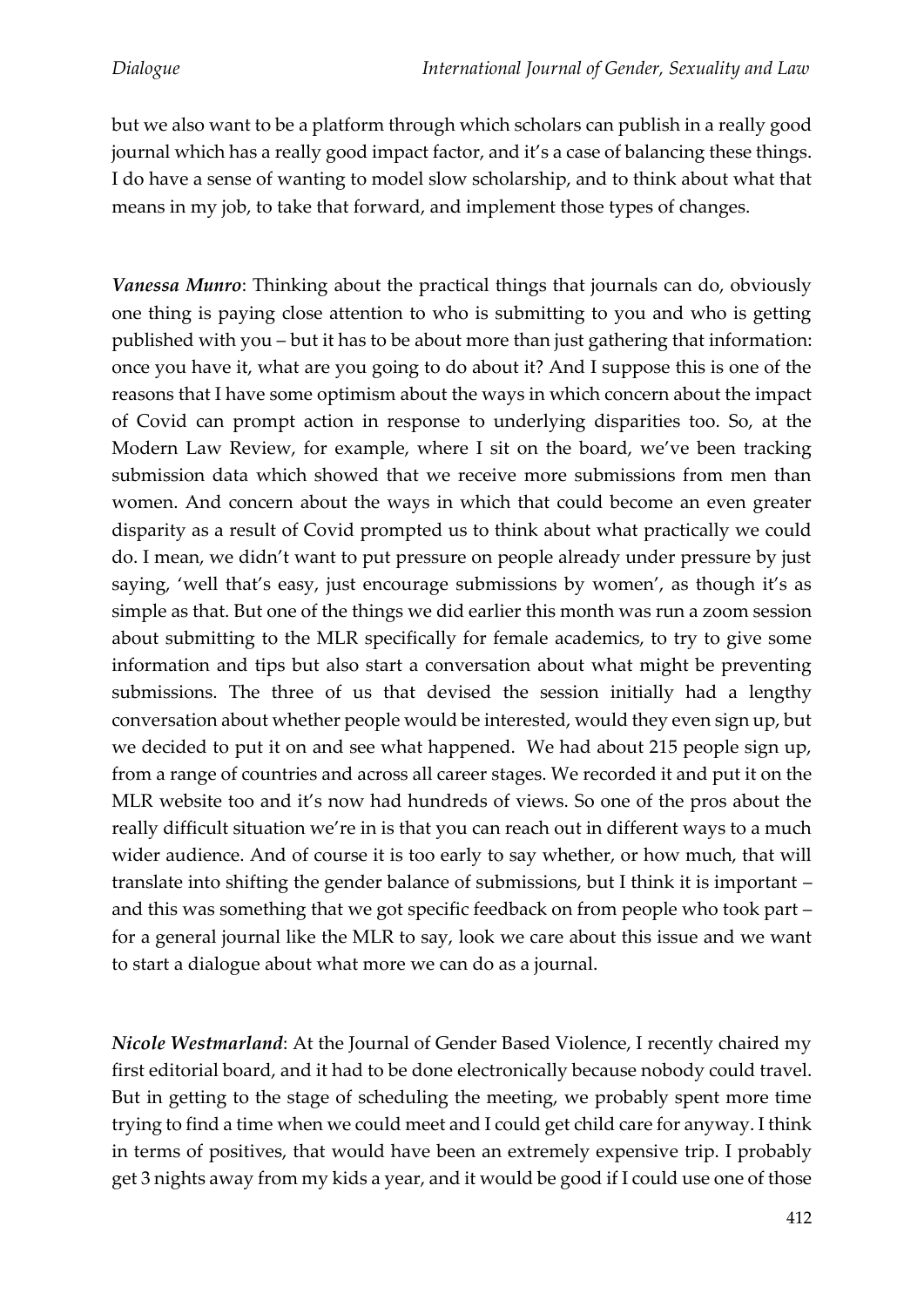three nights away a year for something personal rather than something work-related in the future. The fact that everybody was online - and there was another single parent and somebody who would have had to travel from another country – and we've done all of the work quite efficiently in a couple of hours, it does make us think whether all these trips before were necessary, in terms of the environmental cost as well, as well as the financial cost as the money has to come from somewhere, and the time cost. I had actually previously turned down the offer of Chair before because I was worried about having to physically go and attend meetings, so if we do develop a new way of working, starting adding other inequalities (if I was a wheelchair user, for example), that would also be another thing that could act as a barrier. So, maybe we can take some of these working practices forward in a positive way. Another point, one of the things the JGBV is thinking of doing is developing a 'how to do a peer review' so that new people can feel that they have the confidence to do a peer review, and secondly that they get taught in a feminist-friendly way of being kind and constructive while also being critical in developing reviews.

*Laura Graham*: That's a great idea that goes back to what Sen was talking about earlier. This is something that I'll be thinking going forward about peer reviews. The first issue is a special issue, so the reviews of other articles have been a bit more ad hoc, but it would be good to get something in place moving forward.

*Se-shauna Wheatle*: Will the instruction for peer review be aimed at just new reviewers or also people who have been doing it for quite a while, some of whom, as we know, don't do it very constructively.

*Nicole Westmarland*: It was meant to be aimed at bringing on new reviewers as, I think lots of people wonder 'what is the point that I'm able to review? – is it as a third year PhD, as a new PhD am I qualified to do a review?' In my team, we get people questioning if they should accept those invitations or not, the so-called imposter syndrome, I suppose.

Being part of a peer-review panel might give them the confidence to do that. I suppose if they've received peer reviews in the past which haven't been very constructive, that might be the only peer review style they've seen. So, it's also about resetting the idea of what peer review should look like as well. The other thing is that originally that was going to be tagged on to a conference but now the plan is to do something online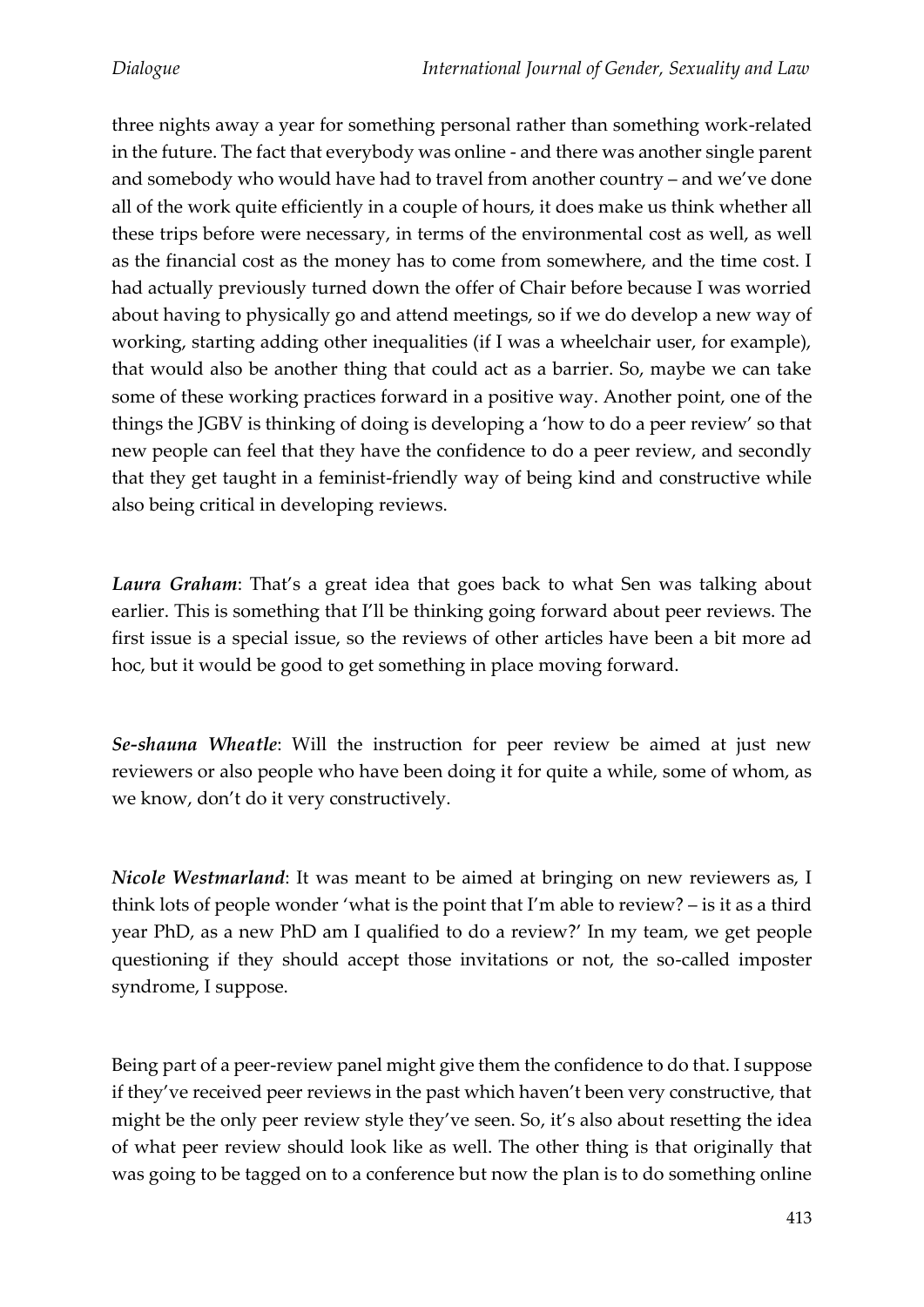as a video. I guess we're all learning to be a lot less self-conscious about using videos, and seeing ourselves, and hearing ourselves played back than perhaps we have in the past too.

*Se-shauna Wheatle*: With some of the experiences I've had recently with journals, guest-editing, or just doing reviews, or being involved in different ways with journals, I wonder whether editors don't feel empowered to edit reviews. This is a discussion I've had with a few people over the years about if an editor sees a review that isn't constructive, or even crosses the line into being abusive, or sexist, or racist, is there a sense that they have the power or responsibility to edit that review, or is there a focus on retraining reviewers?

*Vanessa Munro*: I think that's really important. That's surely got to be part of an editor's function. It's not to say that you doctor reviews to change the assessment, but if there's something in the way the sentence or review is expressed that is inappropriate, unhelpful or unconstructive, then it's key to what an editor should be doing to modify the writing and make sure the key points get across without that tone. It is true, though, that practice on that is definitely varied and I think part of that is a wider cultural problem in academia about perceptions of where the 'cut and thrust of rigorous debate' stops and inappropriately harsh or unconstructive feedback to a junior scholar begins.

*Yvette Russell*: The decision-making model we have at FLS is that the contextual information that editors have access to it. Not of course, the in-depth information that Nicole was talking about, but if I know someone is an ECR, I can tell the board that when we make a decision. Often in those cases, we will err on the side of a revise and resubmit or implement a mentoring process to help the person turn their work around. That is a benefit of the way we put processes in place in the journal.

*Senthorun Raj*: I would just like to echo those points. I'd like to see those editorial governance processes extended across all journals. I think if we're talking about feminist journals and critical legal studies journals more broadly, there is some selfreflection around processes of collaboration and mentorship, but when it comes to some of the more traditional, doctrinal journals – I have not had the same impression. I don't normally submit to those types of journals because my work is primarily critical queer stuff, so I tend to pitch my work at journals that are already quite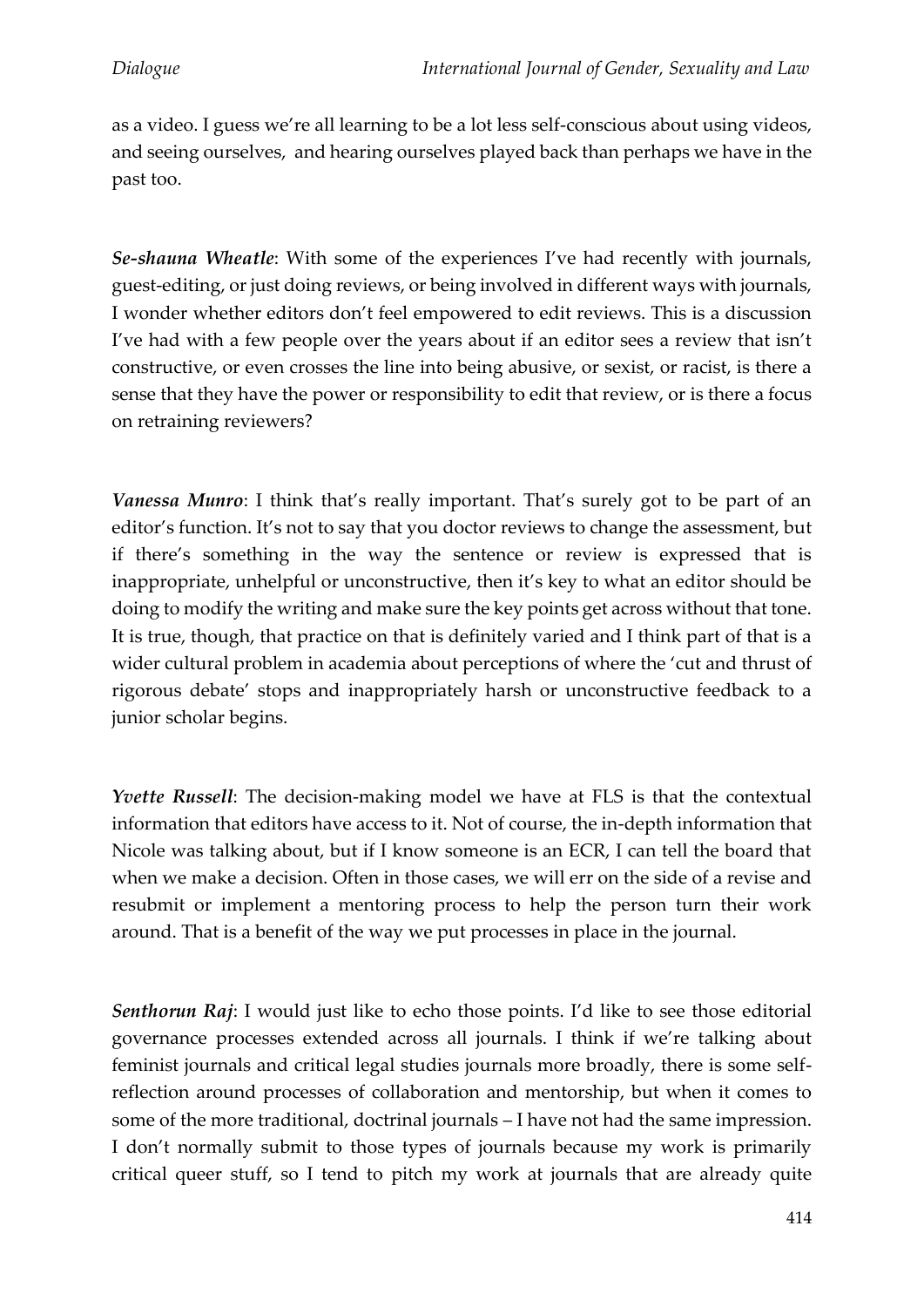receptive and already have generally quite good practices around this – but I wonder about colleagues who are doing more doctrinal type of work, and whether the processes in those journals are as reflective or as useful. I don't have much experience in that sense, so I can't comment on that, but I do wonder if more "traditional" law journals could benefit from this type of conversation.

*Se-shauna Wheatle:* I can answer that – they're not as reflective. And this includes journals I respect. I think the problem is structural and cultural, so harder to tackle.

*Laura Graham*: We are at time now, but is there anything that we haven't discussed that people want to discuss before we finish?

*Se-shauna Wheatle*: This was mentioned in your email but we haven't had a chance to discuss it yet, and that's how the past few months have impacted upon black and brown scholars. One of the things we have to confront is what I perceive as a feeling of isolation for black and brown scholars. This is something I've generally felt in my time in academia, and interestingly enough, in the wake of the protests, that feeling of isolation has actually heightened, despite all the floods of messages of support and the different types of messages you get from friends and colleagues, there's still a strong feeling of isolation. There's often a sense of a lack of understanding or a sense we're not being listened to (though I should try to speak for myself really). There's a distinction I think between the university or department having the right policy in place, which a lot of them do – my department has a lot of good policies around equalities issues – and having a culture of support, and a feeling that you're able to communicate your fears and concerns and anxieties to your colleagues, and I don't think we've quite achieved that in academia. That's the sort of thing that spills out from departments to journals as well. If you feel isolated, it's difficult to produce, to be creative in the way you need to be or the way you can be in academia.

*Senthorun Raj*: I just want to echo what Se-shauna has to say about some of these issues, and I think racism is absolutely a broader university problem, structurally. As scholars, there is a tendency for many of us to spotlight issues of inequality or discrimination in other sectors of society or in communities but there is often a reticence to see ourselves implicated in the kinds of bigotry and inequality we critique. We don't like to face the kind of scrutiny that we place on other institutions. A number of academics have said that attempts at dismantling white supremacy, such as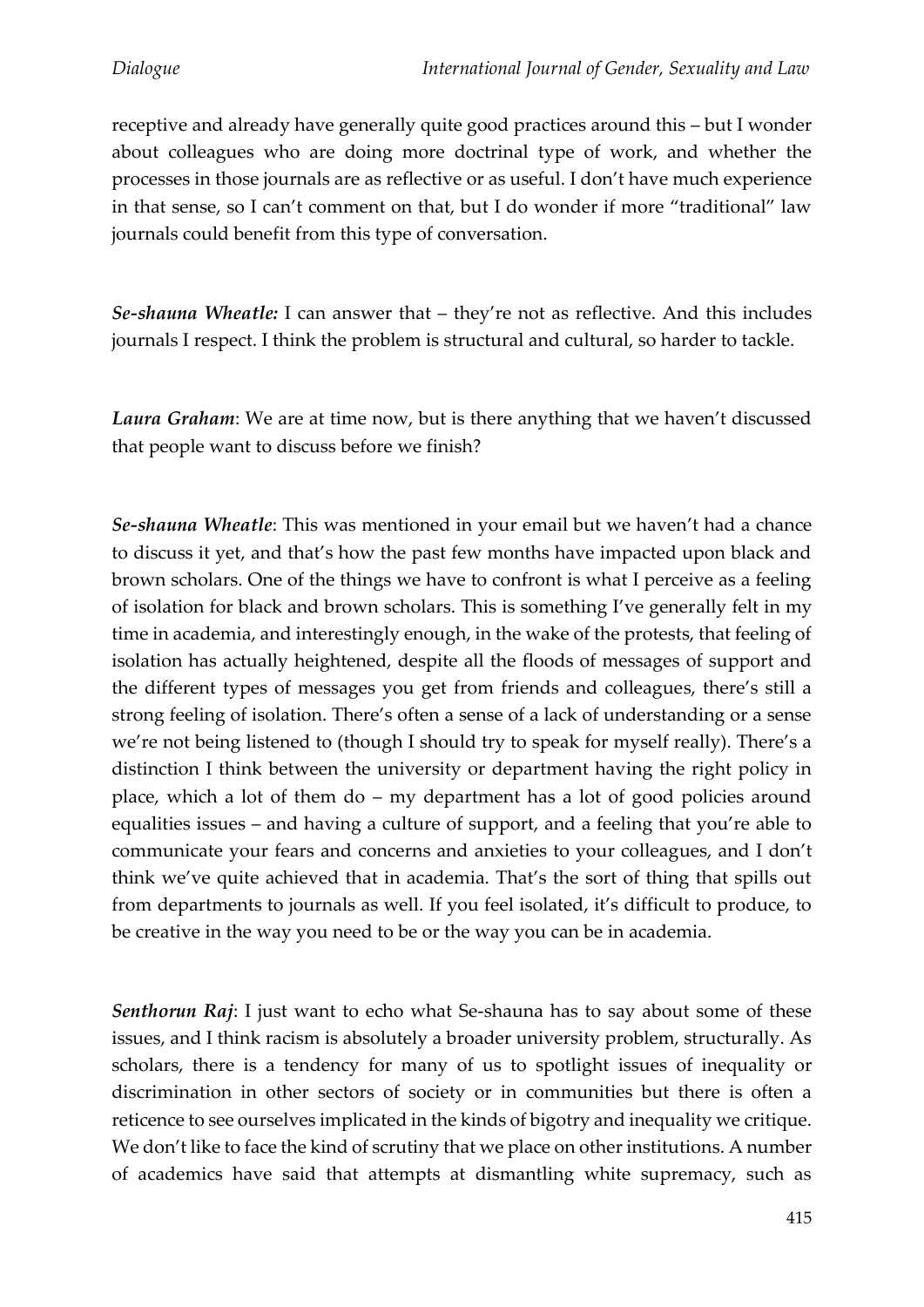through "decolonising the curriculum", are a threat to academic freedom, that it's a threat to academic debate. But, what we're really talking about here are fundamentally issues of white supremacy and how racism is part of what organises the "traditions" of specific disciplines or pedagogical practices. This isn't really a difference of opinion either. When we're talking about issues of white supremacy and racism, and other forms of bigotry, like misogyny, homophobia, transphobia, ableism, we're not trying to engage in a debate as to their existence, we're pointing out that it's a reality. From my own experiences, and from talking to Black, Indigenous, and other people of colour scholars, we are emotionally exhausted from having to justify the existence of racism. Of course we can, and should, debate how best we might address racism and white supremacy. But, we can't have those important conversations if we are constantly having to debate the existence of such things in the first place because people are unwilling to recognise their complicity. Many feminist scholars, especially Black feminist scholars, have written about this at length. The fact we have to constantly debate racism is part of the demoralisation and distraction that comes with white supremacy, where we have to justify there is a problem without being given the space to address it. There's obviously a lot more that can be said about that.

*Laura Graham*: It also brings up another point where, although it has been written about extensively, having to justify these issues, or having to engage with racism or bigotry, takes so much time having to respond to that, that particularly for black and minority ethnic scholars, it narrows down how much time is available for other areas you have space for. It's true in other areas of oppression too, but it's really come to the fore at the moment specifically about racism. How can we respond to that?

*Se-shauna Wheatle*: It's a catch-22. I think part of the thing is for white colleagues or non-minority colleagues to take responsibility. I don't want equality work to rest on our shoulders, because it is emotionally exhausting and distracting if that's not the core of your work, and it's not our burden to teach people to not be racist. So that's something I want to see. So, there's a sense for my part that I want more responsibility taken and more citizenship work from other colleagues to be proactive about this issue. There's a lot of information out there, and people can glean some of that information and those strategies, without always asking us to do a lot of the work. That's what would be encouraging and would make me feel better about this time.